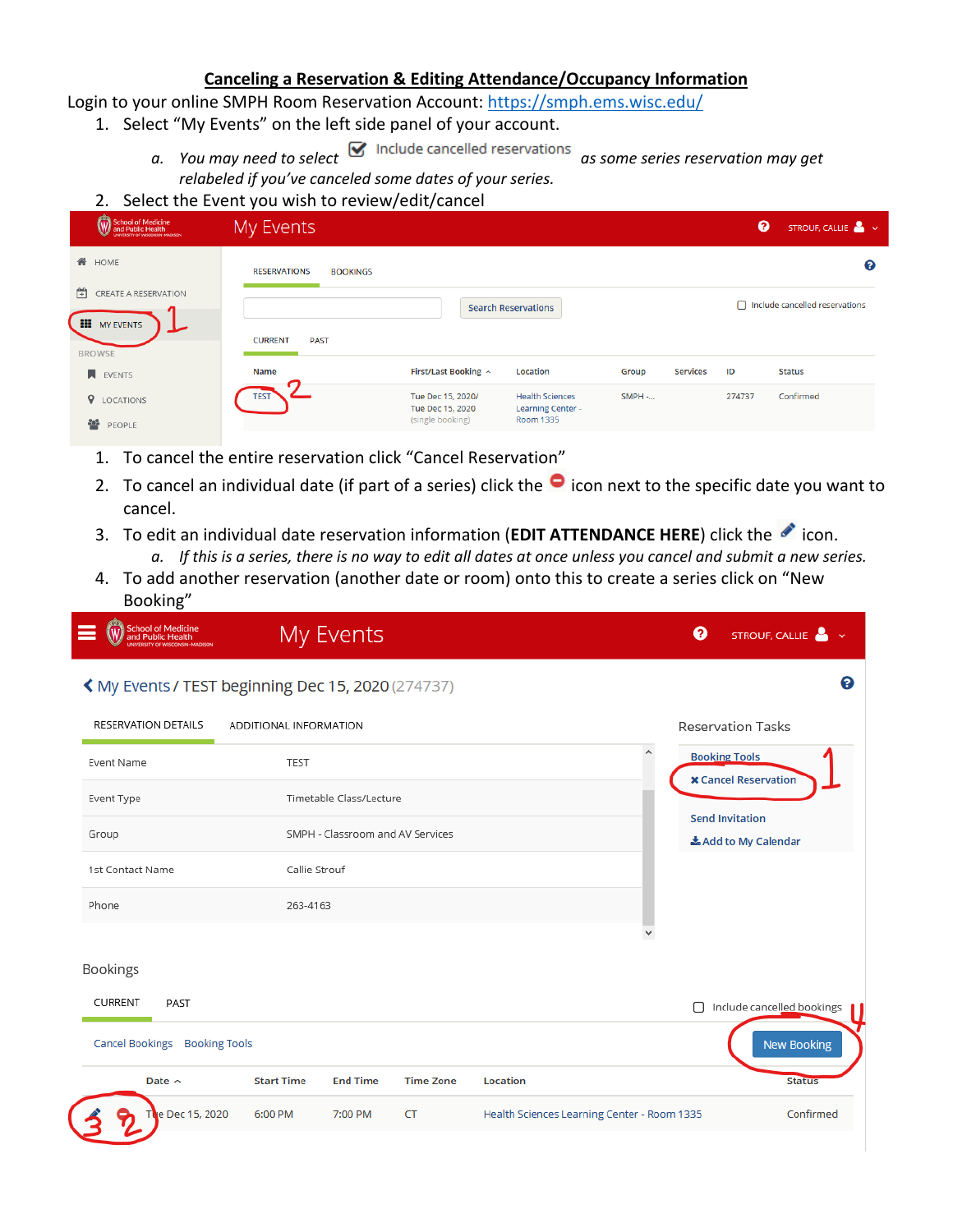#### 3. Continue to next "Edit" screen.

a. To change attendance select "Attendance & Setup Type"

| <b>School of Medicine</b><br>and Public Health                                   | Room Request                           |                                 | ๏                        | STROUF, CALLIE                      |
|----------------------------------------------------------------------------------|----------------------------------------|---------------------------------|--------------------------|-------------------------------------|
| TEST (713265)                                                                    |                                        |                                 |                          | ❸                                   |
| Edit Booking Tue Dec 15, 2020                                                    |                                        |                                 |                          | <b>Update Booking</b>               |
| <b>Event Details</b>                                                             | Room Search Results                    | ▲ Attendance & Setup Type       |                          |                                     |
| Event Name *                                                                     | <b>SCHEDULE</b><br><b>LIST</b>         |                                 |                          |                                     |
| <b>TEST</b>                                                                      | $\Box$ Favor                           |                                 | Find A Room              | Search                              |
| Event Type *                                                                     | 7 AM                                   | 8<br>9<br>$\pm$<br>$\mathbf{I}$ | 10<br>11<br>$\mathbb{R}$ | <b>12 PM</b><br>1<br>$\mathbb{R}^n$ |
| Timetable Class/Lecture<br>$\checkmark$                                          | Rooms You Can Reserve                  |                                 |                          |                                     |
| Date & Time                                                                      | 7 AM<br>Health Sciences Learnin<br>Cap | 8<br>9                          | 10<br>11                 | <b>12 PM</b><br>$\blacksquare$      |
| Date<br>雦<br>Tue 12/15/2020                                                      | 26<br><b>Room 1345</b>                 |                                 |                          | $\rightarrow$                       |
| <b>End Time</b><br><b>Start Time</b><br>$\odot$<br>$\odot$<br>6:00 PM<br>7:00 PM | ≺<br><b>Update Booking</b><br>Cancel   |                                 |                          | <b>Availability Legend</b>          |
| Create booking in this time zone<br><b>Central Time</b>                          |                                        |                                 |                          |                                     |
| Locations<br><b>Add/Remove</b><br><b>Health Sciences Learning Center</b>         |                                        |                                 |                          |                                     |
| Search                                                                           |                                        |                                 |                          |                                     |
| Let Me Search For A Room                                                         |                                        |                                 |                          |                                     |
| <b>C</b> I Know What Room I Want                                                 |                                        |                                 |                          |                                     |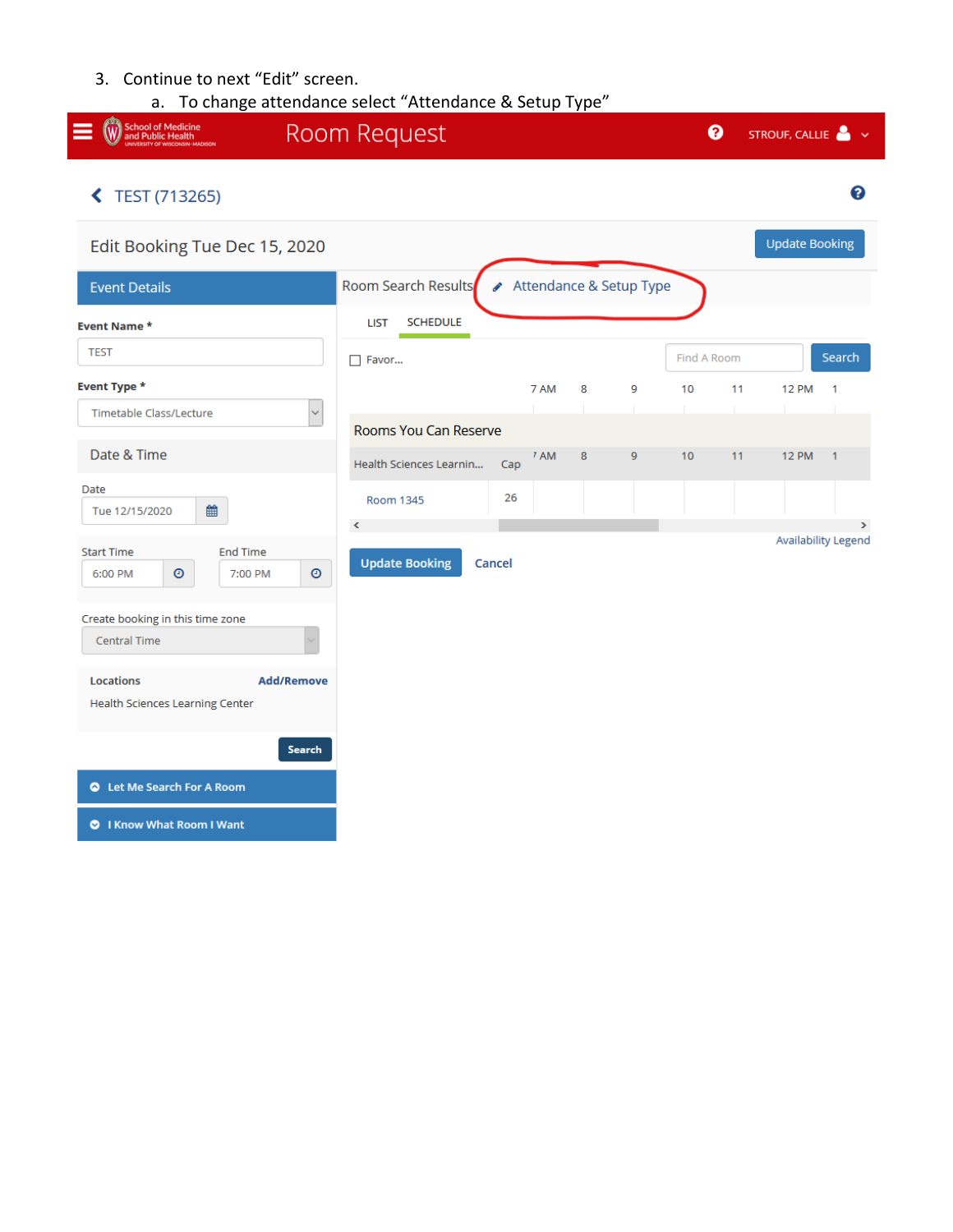## b. Input the correct attendance that complies with current restrictions. CLICK UPDATE to save!

| School of Medicine<br>and Public Health<br>≡               |                         | Doom Doguart            |            |      |   |                | $\Omega$    |    | STROUF, CALLIE        |                                             |
|------------------------------------------------------------|-------------------------|-------------------------|------------|------|---|----------------|-------------|----|-----------------------|---------------------------------------------|
|                                                            | Attendance & Setup Type |                         |            |      |   |                | $\times$    |    |                       |                                             |
| TEST (713265)                                              | Location                |                         | Attendance |      |   |                |             |    |                       | Ω                                           |
| <b>Edit Booking Tue</b>                                    | Room 1335               |                         | ÷          |      |   |                |             |    | <b>Update Booking</b> |                                             |
| <b>Event Details</b>                                       |                         |                         |            |      |   | Update         | Cancel      |    |                       |                                             |
| Event Name *                                               |                         |                         |            |      |   |                |             |    |                       |                                             |
| <b>TEST</b>                                                |                         | $\Box$ Favor            |            |      |   |                | Find A Room |    |                       | Search                                      |
| Event Type *                                               |                         |                         |            | 7 AM | 8 | $\overline{9}$ | 10          | 11 | <b>12 PM</b>          | $\overline{1}$                              |
| Timetable Class/Lecture                                    | v.                      | Rooms You Can Reserve   |            |      |   |                |             |    |                       |                                             |
| Date & Time                                                |                         | Health Sciences Learnin | Cap        | 7 AM | 8 | $\overline{9}$ | 10          | 11 | 12 PM 1               |                                             |
| Date<br>曲<br>Tue 12/15/2020                                |                         | Room 1335               | 32         |      |   |                |             |    |                       |                                             |
|                                                            |                         | $\triangleleft$         |            |      |   |                |             |    |                       | $\rightarrow$<br><b>Availability Legend</b> |
| <b>End Time</b><br><b>Start Time</b><br>$\odot$<br>6:00 PM | $\odot$<br>7:00 PM      | <b>Update Booking</b>   | Cancel     |      |   |                |             |    |                       |                                             |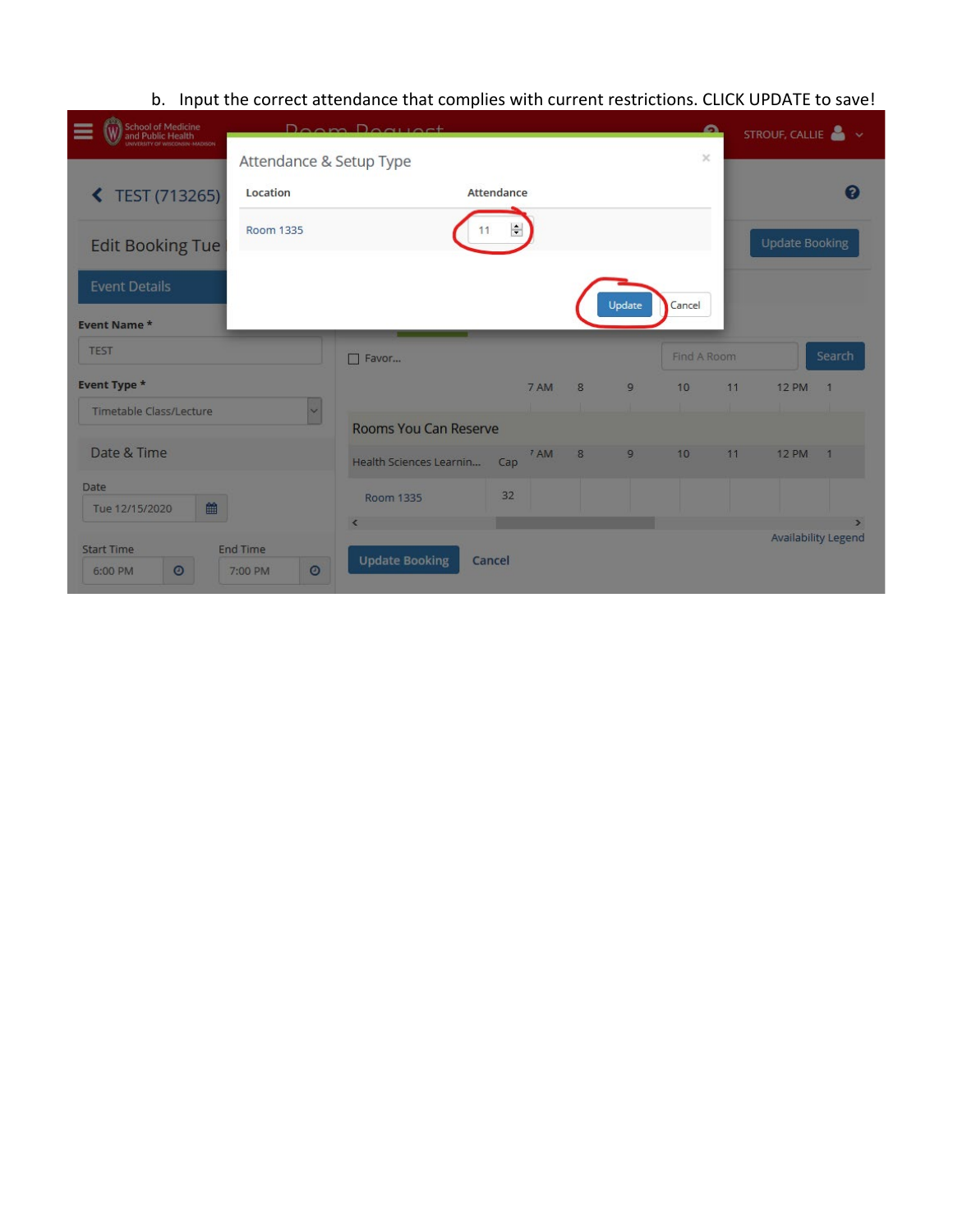c. To change the room location (in case you need a bigger room to accommodate group size) select "Search" to search the date and time you have already identified.

| <b>School of Medicine</b><br>and Public Health | Room Request                                           | ๏<br>STROUF, CALLIE                  |
|------------------------------------------------|--------------------------------------------------------|--------------------------------------|
| TEST (713265)                                  |                                                        | ❸                                    |
| Edit Booking Tue Dec 15, 2020                  |                                                        | <b>Update Booking</b>                |
| <b>Event Details</b>                           | Room Search Results<br>◆ Attendance & Setup Type       |                                      |
| Event Name *                                   | <b>LIST</b><br><b>SCHEDULE</b>                         |                                      |
| <b>TEST</b>                                    | $\Box$ Favor                                           | Search<br>Find A Room                |
| Event Type *                                   | 9<br>7 AM<br>8<br>10                                   | 11<br><b>12 PM</b><br>-1             |
| Timetable Class/Lecture                        | т<br>$\checkmark$<br>Rooms You Can Reserve             |                                      |
| Date & Time                                    | 9<br>7 AM<br>8<br>10<br>Health Sciences Learnin<br>Cap | <b>12 PM</b><br>11<br>$\overline{1}$ |
| Date                                           | 26<br><b>Room 1345</b>                                 |                                      |
| 雦<br>Tue 12/15/2020                            | ≺                                                      | $\rightarrow$                        |
| <b>Start Time</b><br><b>End Time</b>           | <b>Update Booking</b><br>Cancel                        | <b>Availability Legend</b>           |
| $\odot$<br>6:00 PM<br>7:00 PM                  | $\odot$                                                |                                      |
| Create booking in this time zone               |                                                        |                                      |
| <b>Central Time</b>                            |                                                        |                                      |
| <b>Locations</b>                               | <b>Add/Remove</b>                                      |                                      |
| <b>Health Sciences Learning Center</b>         |                                                        |                                      |
|                                                | Search                                                 |                                      |
| Let Me Search For A Room                       |                                                        |                                      |
| I Know What Room I Want                        |                                                        |                                      |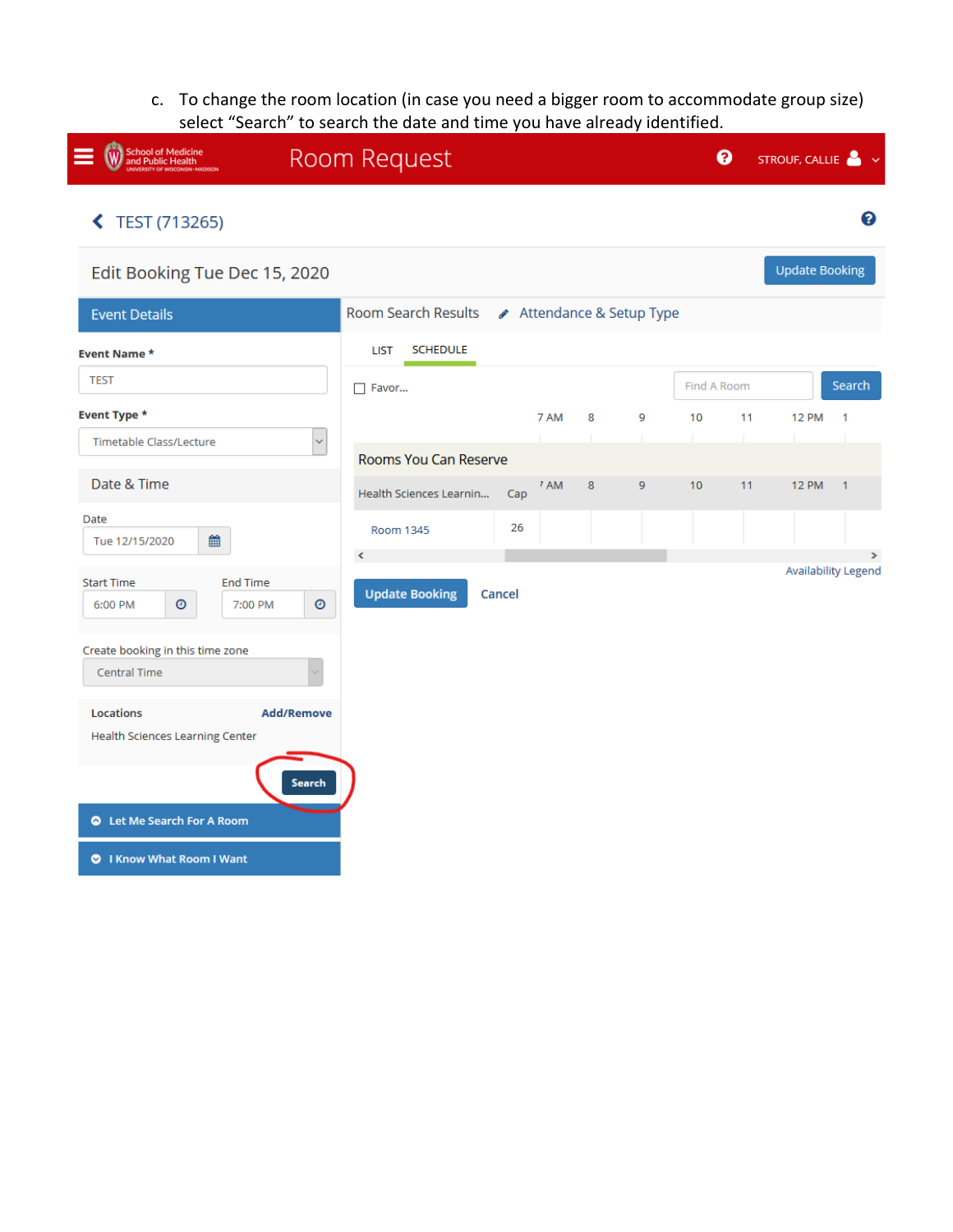d. Scroll down to select new room – Current capacity listed next to room number, or view expanded information by clicking on the Room Number.

| <b>School of Medicine</b><br>and Public Health                        | <b>Room Request</b>                   |     |      |   |                         |             | ๏  | STROUF, CALLIE        |                |
|-----------------------------------------------------------------------|---------------------------------------|-----|------|---|-------------------------|-------------|----|-----------------------|----------------|
| TEST (713265)                                                         |                                       |     |      |   |                         |             |    |                       | ℯ              |
| Edit Booking Tue Dec 15, 2020                                         |                                       |     |      |   |                         |             |    | <b>Update Booking</b> |                |
| <b>Event Details</b>                                                  | Room Search Results                   |     |      |   | Attendance & Setup Type |             |    |                       |                |
| Event Name *                                                          | <b>SCHEDULE</b><br><b>LIST</b>        |     |      |   |                         |             |    |                       |                |
| <b>TEST</b>                                                           | $\Box$ Favor                          |     |      |   |                         | Find A Room |    |                       | Search         |
| Event Type *                                                          |                                       |     | 7 AM | 8 | 9                       | 10          | 11 | <b>12 PM</b>          |                |
| <b>Timetable Class/Lecture</b>                                        | $\checkmark$<br>Rooms You Can Reserve |     |      |   |                         |             |    |                       |                |
| Date & Time                                                           | Health Sciences Learnin               | Cap | 7 AM | 8 | 9                       | 10          | 11 | <b>12 PM</b>          | $\overline{1}$ |
| Date<br>▦<br>Tue 12/15/2020                                           | O<br><b>Room 1134</b>                 | 8   |      |   |                         |             |    |                       |                |
|                                                                       | Room 1202                             | 8   |      |   |                         |             |    |                       |                |
| <b>Start Time</b><br><b>End Time</b><br>$\circ$<br>6:00 PM<br>7:00 PM | O<br><b>Room 1203</b><br>$\odot$      | 10  |      |   |                         |             |    |                       |                |
|                                                                       | O<br><b>Room 1188</b>                 | 10  |      |   |                         |             |    |                       |                |
| Create booking in this time zone<br>Central Time                      | <b>Room 1192</b>                      | 4   |      |   |                         |             |    |                       |                |
| <b>Locations</b><br><b>Add/Remove</b>                                 | <b>Room 1220</b>                      | 10  |      |   |                         |             |    |                       |                |
| <b>Health Sciences Learning Center</b>                                | O<br><b>Room 1222</b>                 | 10  |      |   |                         |             |    |                       |                |
| <b>Search</b>                                                         | O<br>Room 1225 DE                     | 10  |      |   |                         |             |    |                       |                |
|                                                                       | O<br><b>Room 1229 DE</b>              | 10  |      |   |                         |             |    |                       |                |
| Let Me Search For A Room                                              | <b>Room 1244 DE</b>                   |     |      |   |                         |             |    |                       |                |
| <b>O</b> I Know What Room I Want                                      | O<br><b>Room 1248 DE</b>              | 10  |      |   |                         |             |    |                       |                |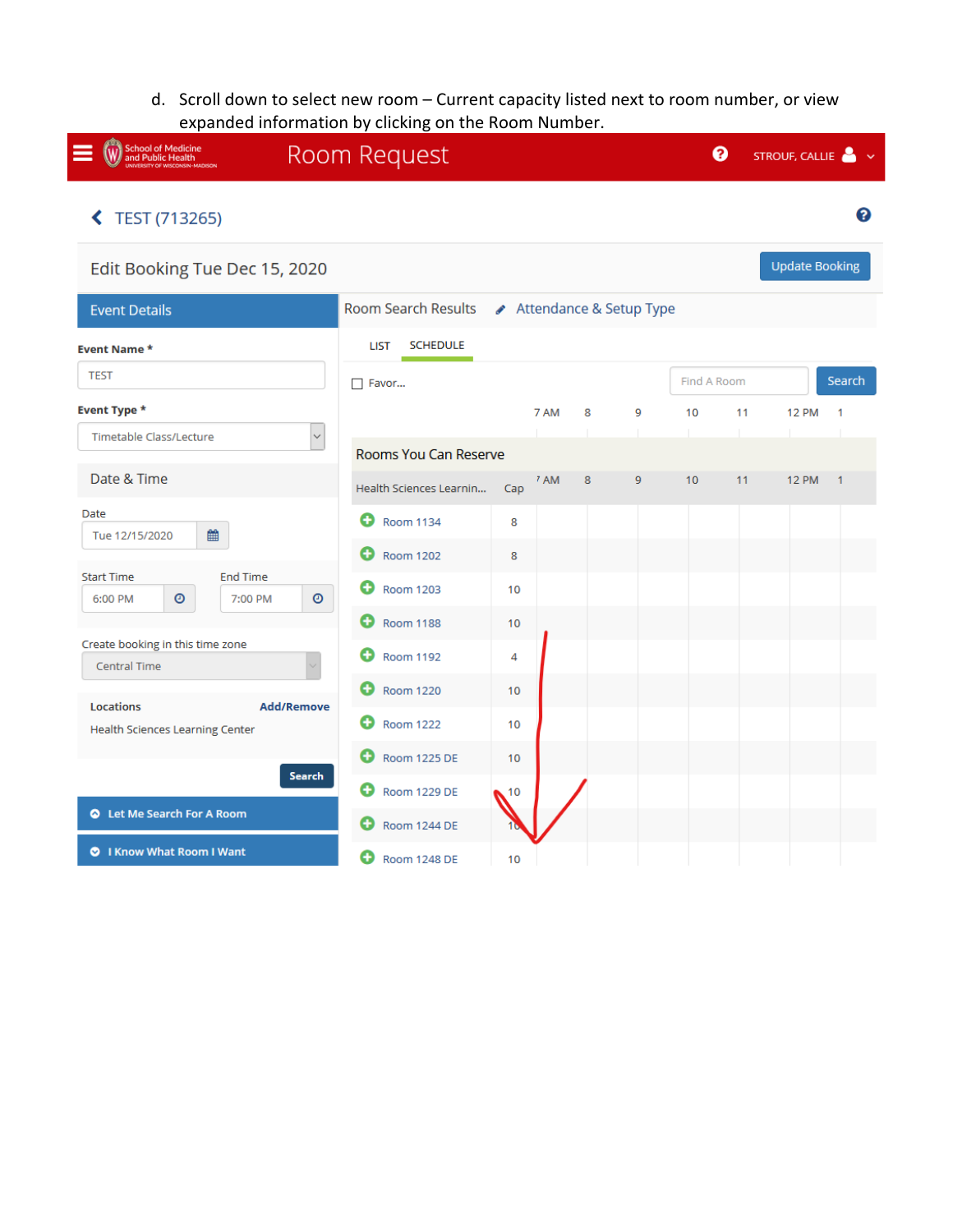### e. "ADD Room"

f. Click "Update Booking"

| <b>School of Medicine</b><br>and Public Health                                     | Room Request                                  |             |   |   |             | ๏        | STROUF, CALLIE        |                            |
|------------------------------------------------------------------------------------|-----------------------------------------------|-------------|---|---|-------------|----------|-----------------------|----------------------------|
| TEST (713265)<br>≺                                                                 |                                               |             |   |   |             |          |                       | ଵ                          |
| Edit Booking Tue Dec 15, 2020                                                      |                                               |             |   |   |             |          | <b>Update Booking</b> |                            |
| <b>Event Details</b>                                                               | Room Search Results / Attendance & Setup Type |             |   |   |             |          |                       |                            |
| <b>Event Name *</b>                                                                | <b>SCHEDULE</b><br><b>LIST</b>                |             |   |   |             |          |                       |                            |
| <b>TEST</b>                                                                        | $\Box$ Favor                                  |             |   |   | Find A Room |          |                       | Search                     |
| Event Type *<br>Timetable Class/Lecture<br>$\checkmark$                            |                                               | 7 AM        | 8 | 9 | 10          | 11<br>т. | <b>12 PM</b>          | 1                          |
|                                                                                    | Rooms You Can Reserve                         |             |   |   |             |          |                       |                            |
| Date & Time                                                                        | Health Sciences Learnin                       | 7 AM<br>Cap | 8 | 9 | 10          | 11       | <b>12 PM</b>          | $\mathbf{1}$               |
| Date<br>雦<br>Tue 12/15/2020                                                        | Room 1335<br>∢                                | 32          |   |   |             |          |                       | $\rightarrow$              |
| <b>End Time</b><br><b>Start Time</b><br>$\odot$<br>$\odot$<br>6:00 PM<br>7:00 PM   | <b>Update Booking</b><br>Cancel               |             |   |   |             |          |                       | <b>Availability Legend</b> |
| Create booking in this time zone<br><b>Central Time</b>                            |                                               |             |   |   |             |          |                       |                            |
| Locations<br><b>Add/Remove</b><br>Health Sciences Learning Center<br><b>Search</b> |                                               |             |   |   |             |          |                       |                            |